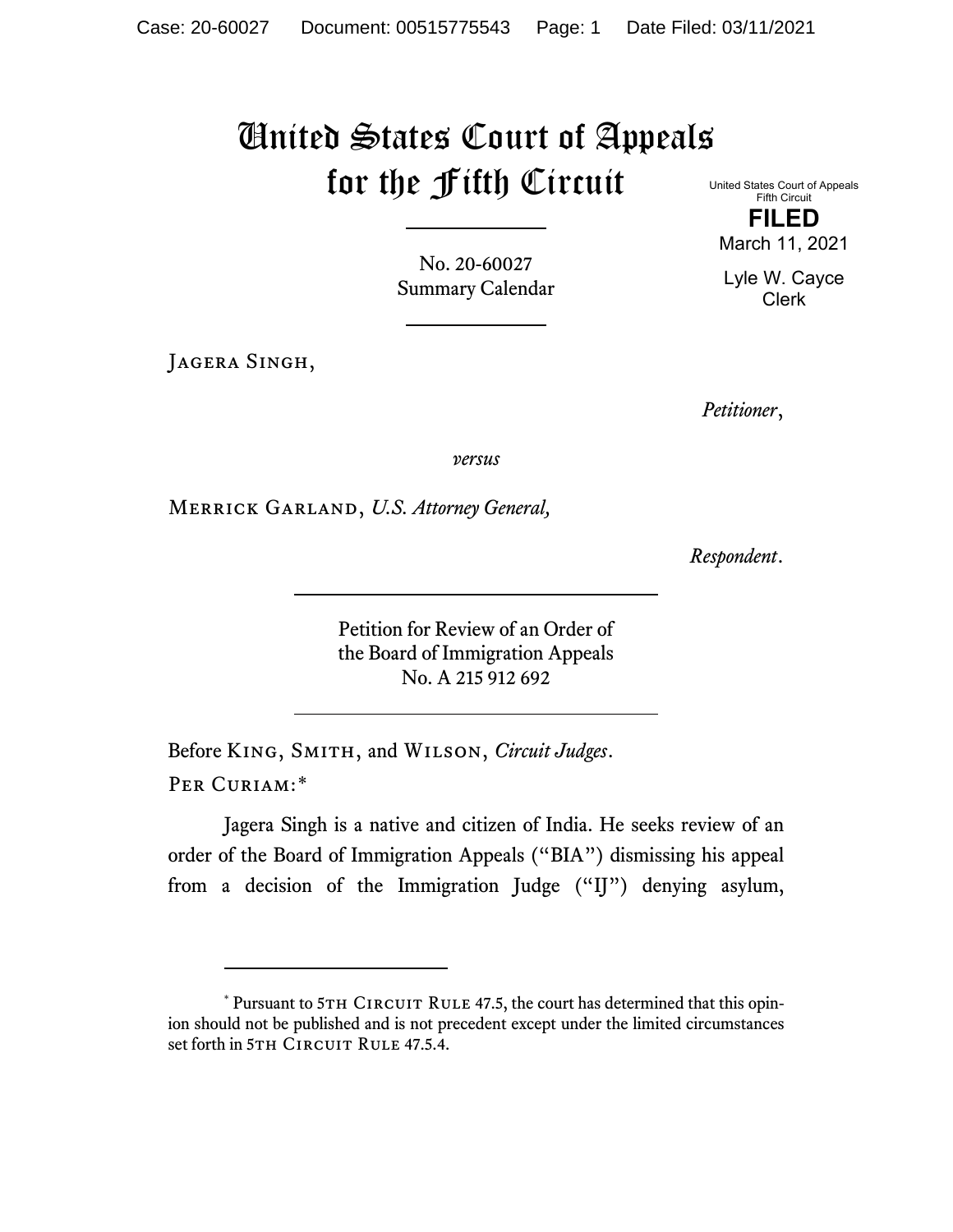## No. 20-60027

withholding of removal, and protection under the Convention Against Torture ("CAT").

An applicant for asylum must show that he is unable or unwilling to return to his country "because of persecution or a well-founded fear of persecution on account of race, religion, nationality, membership in a particular social group, or political opinion." 8 U.S.C. § 1101(a)(42)(A); *see also* 8 U.S.C. § 1158(b)(1). "[P]ersecution is an extreme concept that does not include every sort of treatment our society regards as offensive." *Arif v. Mukasey*, 509 F.3d 677, 680 (5th Cir. 2007) (internal quotation marks and citation omitted).

Prior harm does not amount to past persecution where an applicant does not present evidence that he suffered any permanent emotional or physical injury or long-term deprivation of liberty. *Majd v. Gonzales*, 446 F.3d 590, 596−97 (5th Cir. 2006) (internal quotation marks and citation omitted). Prior threats that are "non-specific" and "lacking in immediacy" also fail to rise to the level of persecution. *See Munoz-Granados v. Barr*, 958 F.3d 402, 407 (5th Cir. 2020) (quoting *Qorane v. Barr*, 919 F.3d 904, 910 (5th Cir. 2019), *cert. denied*, 140 S. Ct. 907 (2020)). Accordingly, substantial evidence supports the BIA's conclusion that the beatings and threats Singh experienced did not rise to the level of persecution. *See Sharma v. Holder*, 729 F.3d 407, 411 (5th Cir. 2013).

An alien does not have a well-founded fear of future persecution if he could avoid persecution by relocating to another part of his country "if under all the circumstances it would be reasonable to expect the applicant to do so." 8 C.F.R. § 1208.13(b)(2)(ii). Where an applicant for asylum "does not show past persecution" and "does not demonstrate that a national government is the persecutor, he bears the burden of showing that the persecution is not geographically limited in such a way that relocation within his country of